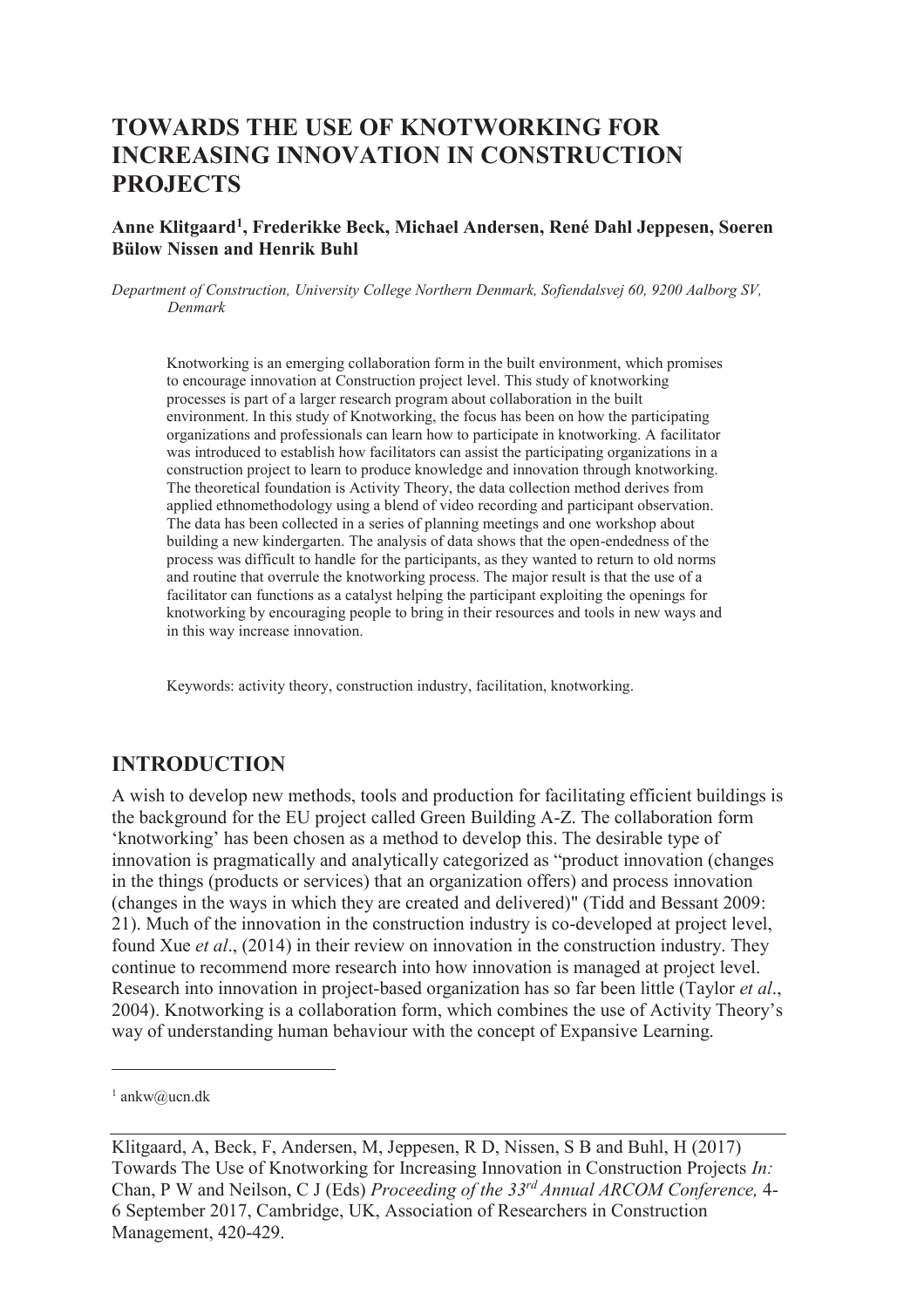Expansive Learning happens, when "learners learn something that is not there yet" (Engeström and Sannino 2010: 2). In this way, they learn something new, i.e., some knowledge that was not there, when they started their collaboration. Knotworking allows for an understanding of how to "sketch the contours of [how to perform] knowledge- and innovation-driven production" (Engeström 2008: 20). It is a "core activity" in order to promote learning and innovation when different "kinds of knowledge are combined" (Wegener 2014: 249). On this background, the choice of knotworking as a collaboration form becomes appropriate for situations where innovation is the aim.

Knotworking allows for participation of many experts to cope with emerging situational challenges. The participating experts form what is called 'a knot' and will be working towards an object. The members of the knot do not remain stable, but are changed as the knot works towards its object. An object can be defined as 'the raw material' or 'problem space' at which "activity is directed" (Engeström and Sannino 2010: 6). This process has typical no clear deadline or fixed endpoint (Engeström 2008). Collaboration between the organizations in the knot is of "vital importance, yet it takes shape without rigid, predetermined rules or a fixed central authority" (Engeström 2008: 20). This was exemplified in Finland where a lack of common goal was an issue that questioned the prevailing way of collaborating and motivated the initiation of knotworking (Kerosuo 2015). Similarly, the use of knotworking in a Danish case showed that the exploitation of digital technology such as information exchange between disciplines/domains and the underlying data models and interfaces, in some cases, challenged the provision of data. The Client ended up being unable to compromise company procedures and demanded the deliverables in predefined formats, which caused a relapse into known methods and procedures instead of supporting new ways of collaboration and documentation (Buhl *et al*., 2017).

There are hindrances to successful Knotworking. Kerosuo (2015) discovered that simultaneous membership in a knot and a firm might restrict performance in the knot. A similar point is observed by Scaratti *et al*., (2017), who report on troubles with the power dynamics in the knot related to mandate, coordination and work methodology. These barriers may be due to the structure of the inter-organizational networks, an organization form we often see in construction projects. The interorganizational network encounters difficulties in facilitating expansive learning while working on goal-fixed projects, Klitgaard et.al (2016) showed that a strong focus on a specific goal by a project's activity system hinders expansive learning. A construction project requires the involvement of a broad range of actors with different competences and specialties (Eriksson 2013). The participating organizations are used to networking which is fundamentally different from Knotworking. Knotworking encourages "upsetting traditional boundaries and improvising new co-configurations of work and object of activity", argue Scaratti *et al*., (2017: 18) and differs from the traditional way of looking at a network with "focus on maintaining and nurturing existing relations. Knotworking is very different to the traditional collaboration in the construction industry."

The construction industry with its project-based nature with a goal specific nature and networking practices may seem to contrast with the knotworking collaboration form. In order to meet opportunities and increase innovations at project level, we have chosen to work with Knotworking in the "Nordic project, Green Building A-Z". However, knotworking is still a new collaboration form for the construction industry, so to spread knowledge about knotworking as well as how to facilitate change with knotworking the role of a facilitator is being tested and researched.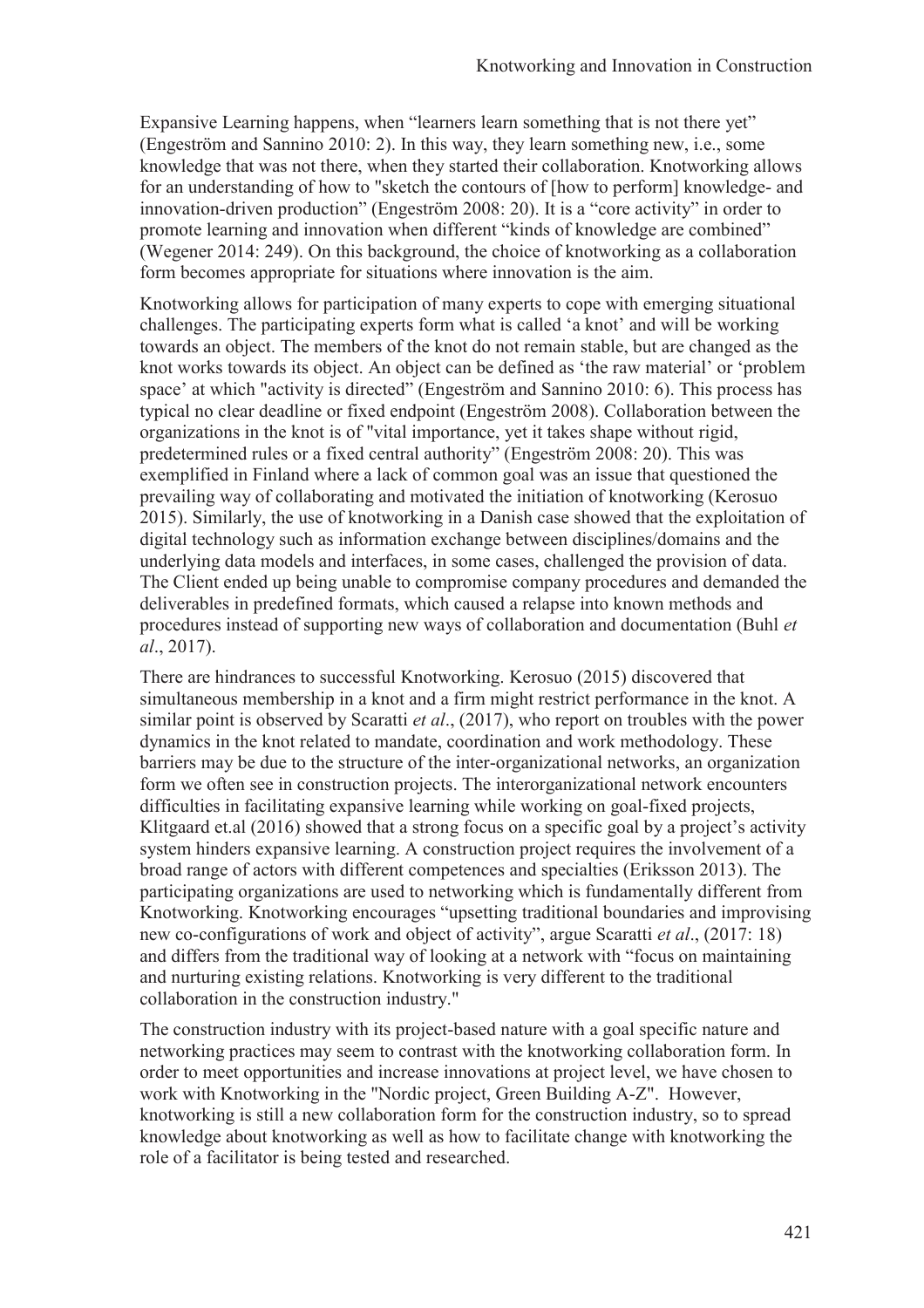The focus of a facilitator can be to move the project forward. He will adjust the need for assistance and enablement depending on the contingencies (Freytag and Storvang, 2016). However, as Rasmussen (2011:398) describes the use of interactive methods and facilitation for change, where "the primary objective of facilitation is to support participants to transcend 'business as usual' conventions and help them to think in terms of new modes of behaviour and perspectives…The facilitators enable groups to be creative and to collaborate more effectively". The focus of the facilitator depends on the purpose of the facilitated.

A knotworking facilitator seems like a contradictory function. Knots are expected to form when collaboration between organizations is needed. They should perform "without rigid, predetermined rules or a fixed central authority" (Engeström 2008: 20), which contracts with giving the facilitator the function to set up rules and authority. On this backdrop, we decided to investigate the role of the facilitator in a Knotworking process and pose the question: "How can a facilitator assist the participating organisations in a construction project in their efforts towards producing knowledge and innovation through knotworking?"

## **KNOTWORKING - THEORETICAL FRAMEWORK**

The theoretical perspective of this research is AT and Expansive Learning. This analytic combination allows the research to examine what the participants learn together (Engeström and Kerosuo 2007). Activity Theory (AT hereafter) brings an understanding of human activity, which is often depicted as an activity system that entails the relations between subjects, objects, and instruments involved in production as well as the social aspects of an activity such as rules, division of labour and community. Expansive learning is initiated by a questioning stage which happens when subjects in an activity system are "questioning, criticizing or rejecting some aspects of the accepted practice and existing wisdom" (Engeström and Sannino 2010: 7). Analytically and pragmatically this question stage is followed by analyzing the historical development into the present situation, as well as the analysis of the actual situation, modelling of a new solution, examining the new model, implementing the new model, reflecting on the process and consolidating the new practice in what is called the expansive learning cycle (Engeström 2000: 970). All stages may not be completed, and it shouldn't be considered a linear process. In this way, the questioning of the accepted practice can be developed through expansive learning into new models and practices. Therefore, expansive learning can be used to analyze the processes whereby new knowledge and new mediating objects of activity are collaboratively created (Paavola *et al*., 2004: 573). The work practice of 'knotworking' in the construction industry finds its origins in this approach. Five analytic principles have been derived from AT. These five principles have been adapted and re-interpreted from AT which form the foundation of knotworking within the activity system and issues concerning the intervention and facilitation of knotworking processes (Kerosuo 2015):

The first principle of Knotworking, performing actions in groups as human activity, is the object-orientation. Objects of activity are both material and cognitive constructions that entail directionality, purpose, and meaning to collective activity (Engeström 2008). The collective activity system determines how the subjects decide and react while performing actions designed to reach the object (Foot 2002). In this way, the object becomes a representation of the collective motive of the activity systems' subjects (Toiviainen 2007). As the subjects learn more about their object, it will change (as subjects' accommodate their motivation to changes of purpose). In this way, learning is not "manifested as changes in the subject" but as "changes in the object of the collective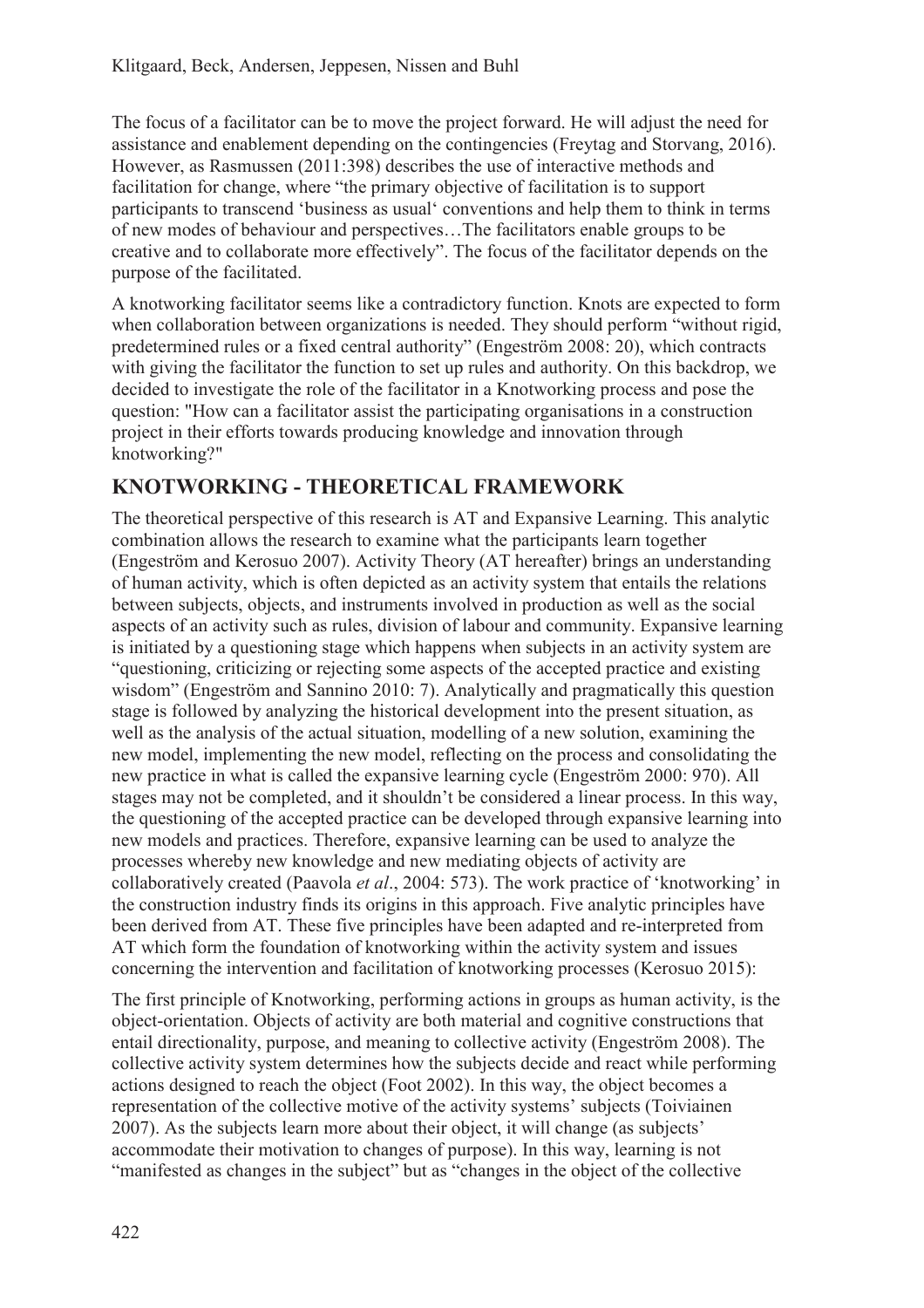activity" (Engeström and Sannino 2010: 8). The object will create meaning and motive for all the subjects in the knot. The flexibility of who is participating in the knot may deal with Young's (2001) concerns about Expansive Learning; motivation and power. He argues that not all subjects will have the same motivation to enter the Expansive Learning cycle and that power issues may deter some subjects to participate. An awareness of how object changes may be signs of learning, and not signs of not sticking to the agenda, is needed for the facilitator of the knotworking process.

The concept of mediation in human actions and activity is the second principle of Knotworking; the elements of an activity system mediate human activity. For instance, various instruments such as manual and software tools, building plans, building schedules, and meeting procedures mediate a building project. New tools may be developed and adapted to reach an object. A new tool changes the subjects' views of the object concluded Virkkunen and Newnham (2013), and it affects the inter-action between the subject and object as well as the subject's role, self-understanding, and identity. Facilitating knotworking gives subjects the freedom to work with their tools because it is through the use and development of the tools learning and innovation is happening. This may seem contradictory to the traditional facilitator's role of ensuring the right tools are available.

The mutual constitution of actions and activity is the third principle. Expansive Learning can happen, if the activity system is directed its' activities against a durable object. (Engeström 2000: 961). However, if the Activity System is pursuing a short-lived goal the Expansive Learning cycle may never be entered into. An object may not be clearly defined from the beginning but, through cycles of Expansive Learning, it will be transformed into a result. It is the intention of Knotworking to work on abstract objects and through Expansive Learning enter into a process of product and/or process innovation. It is not the intention to solve concrete problems or specific goals. Facilitation of knotworking should support activities directed towards abstract object, although it may seem contradictory to the traditional facilitator's role of assisting with contingencies.

Examining contradictions as sources of change is the fourth principle of Knotworking. Contradictions are historically accumulated tensions between and within different activities that manifest in disturbances, gaps as well as innovative solutions (Engeström 2008. For instance, a contradiction may emerge between the adoptions of new digital technologies such as BIM and organizational structures developed during a prior technological paradigm (Kerosuo *et al*., 2015). Tensions in a knot can be turned into the Expansive Learning cycle. Engeström (2008: 36) observed a team which stagnated and resisted change and innovation. This happened because they did not react to tension by "attempting or completing an innovation". Facilitation ensures that openings for innovation is kept open, although the subjects of the knot may attempt to solve the tensions by other methods than innovation.

The historicity of human activity is the fifth principle of Knotworking. Engeström connects Knotworking to the emerging historical type of work called co-configuration. The features of co-configuration involve: Integrated product and/or service combinations; Continuous relationships and mutual exchanges between customers; Producers and products and/or service combinations; The customization of products and/or services over a lengthy period of time; Multiple collaborative producers operating in networks within and between organizations (Engeström 2008: 195-196). Co-configuration requires input from different participants and so the facilitator should have some focus on that everyone's opinion is important, not just the traditional experts.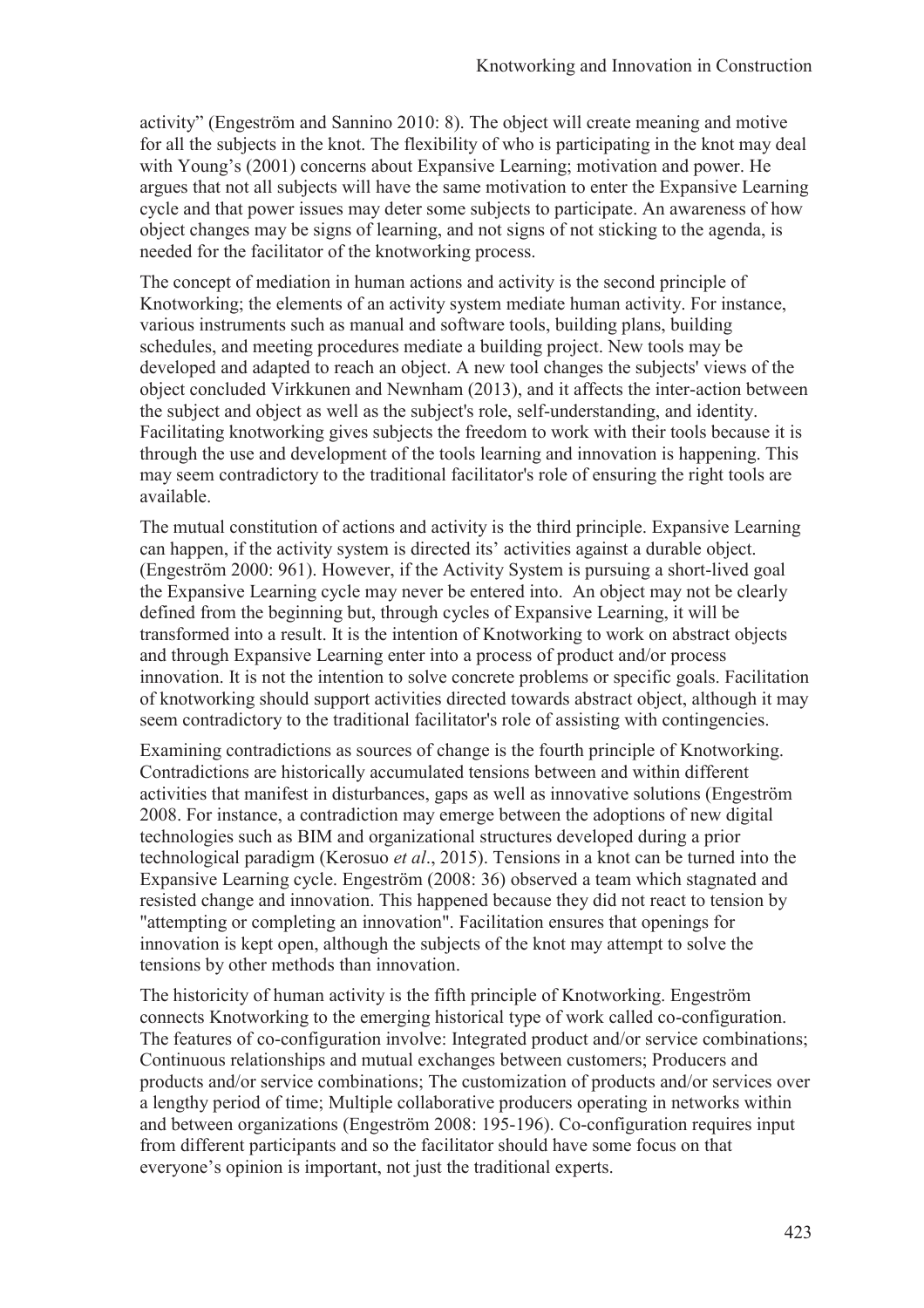A facilitator with knowledge of the five knotworking principles may be able to assist the participants in their knotworking.

## **METHODS, DATA, AND ANALYSIS**

The method of the study is applied ethnography, which is a practice-oriented approach to contribute to change processes (Chambers 2000). Applied ethnography is often used in action research projects that serve public good and/or decision-making, and can involve analysts as facilitators. It emphasizes collaboration with the participants of the change projects and those involved as subjects in fieldwork. Applied ethnography resembles developmental approaches drawing from the methodology of expansive learning with regard to its orientation to practice and participation in change processes. The focus of developmental approaches on tensions and disturbances is also similar to applied ethnography. The idea of both these methods is that researchers make the tensions and disturbances of the work practice visible (Kerosuo 2006).

The method of the data collection was participant observation (Hammersley and Atkinson 1983). Five dimensions when performing participant observation must be considered according to Patton, stresses Warming (2009); while she adds a further three dimensions. Dimension (1) regards the level of researcher's level of participation. The research team decided that the researchers should engage in the knot if they thought it could be beneficial. Dimension (2) and (3) concern the participant's awareness of the research. It was decided, that the participants should know about the research and that its' focus was the facilitator's role. Duration of the observation (4) was decided to be during all meetings and the focus to be the facilitator (5). The researchers have to be present to sense and feel the observed (6) so the recordings will be used to recall the experience. The researchers will observe both the spoken words as well as body language (7) and finally by carefully describing the observed (8) the researchers give their readers the opportunity to evaluate the objectiveness of the observed.

The use of applied ethnography allows for a study into how processes are changing from traditional routines to knotworking. In reading the data, episodes of these occurrences need to be identified. We call this kind of unit of analysis a transitional learning episode or in our case "change process episodes" where we are analysing how the facilitator assists the participants in knotworking. Our definition of an episode resembles the way Kerosuo's (2011) study of critical episodes of successful change, the transition from individually experienced contradictions to collaborative change, drawing on theoretical concepts, models, and methods from AT (Engeström 2008; Virkkunen 2013) to study the critical transition in meeting and workshops.

The data is collected from one of the Green Building A-Z's pilot project, a kindergarten. The client/developer is a Danish council, so first of all the research team had a meeting with staff from the building department to introduce the general idea of knotworking. This was followed by a meeting, where it was discussed, which theme/object the council wanted to have in centre of a later workshop. A meeting with participants from the Green Building A-Z project followed where the framing of the later workshop was discussed. Finally, the knotworking workshop was held, see figure 1 for a timeline.

A member of the research team was chosen as facilitator for the knotworking workshop as a sound understanding of the knotworking principles are required to facilitate the process. This facilitator also needs to have a sound knowledge of the construction industry.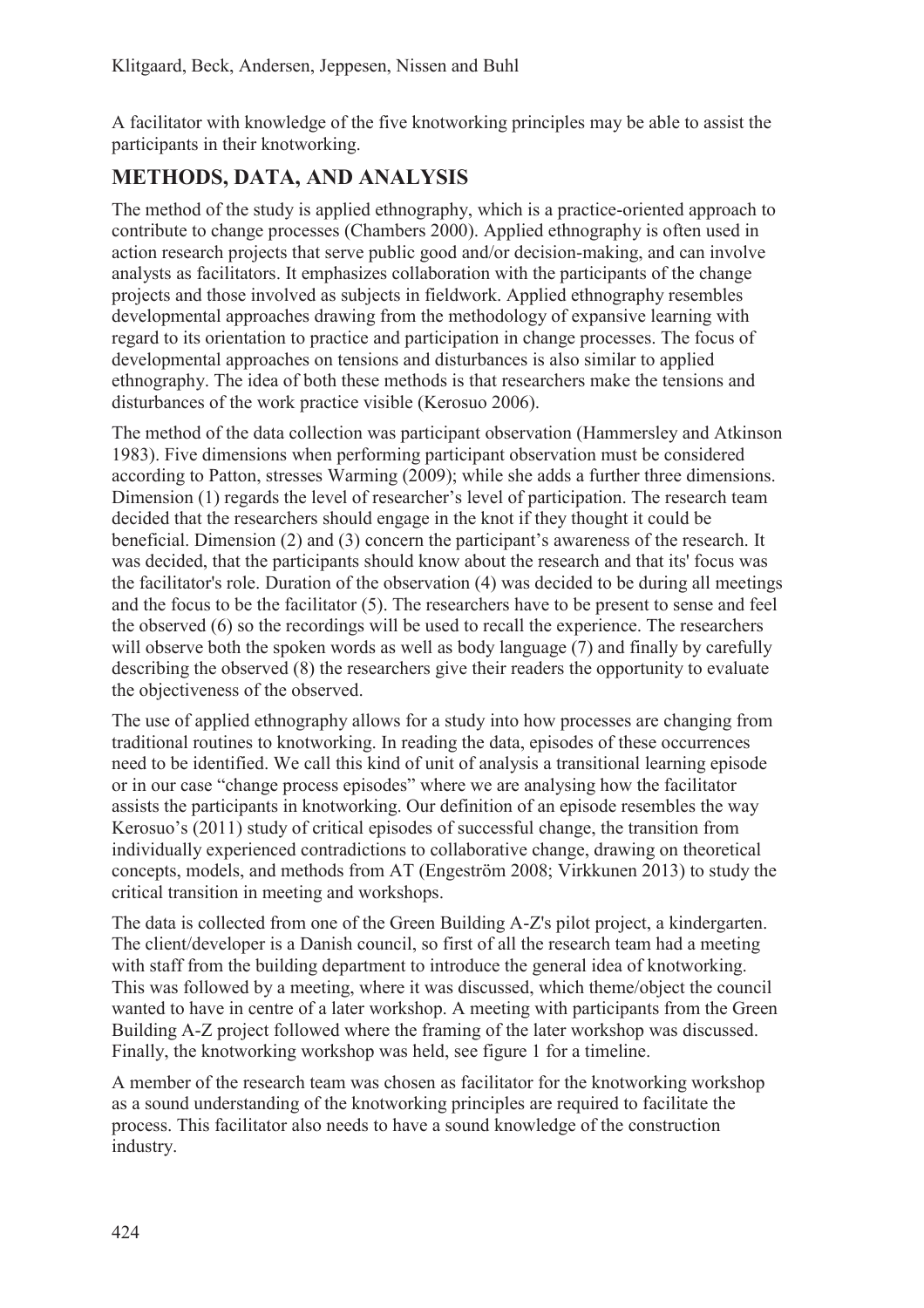| <b>First meeting</b> | <b>Second meeting</b> | <b>Third Meeting</b> | Workshop day |
|----------------------|-----------------------|----------------------|--------------|
| General              | Choice of             | Framing              | Knotworking  |
| introduction to      | Obiect                | 4h                   | 7h           |
| knotworking          | 2h                    | Week 23              | Week 24      |
| 2h                   | Week 21               |                      |              |
| Week 1               |                       |                      |              |

#### *Figure 1: Timeline for meetings*

Video recordings of the meetings three and four took place as it was during the meetings participants from different organizations within the industry was present. The purpose of the framing meeting (meeting no. 3) was to set up the conditions for the later workshop. The participants were asked to further discuss the object for the workshop, the rules for the workshop, how they would allow for different disciplinary communities' presence at the workshop, the division of labor during the workshop as well as which tools they wanted to have present and use during the workshop. These questions are inspired by the categories in the activity system. Nine participants were present at the meeting which took four hours. A week later, the workshop day took place, which was video recorded. Eleven participants from 6 different organizations participated. They were representatives from the client, the client consultant, the user, the commissioning consultant, project management and half of the day a contractor was present. The workshop lasted 6 hours and 45 minutes. During the day, the participants split up in 3 smaller discussion groups for 45 min. Members of the research team observed these group discussion, although they were not recorded. 534 minutes of video recording on 2 different cameras were made, along with 552 minutes of voice recording, also on 2 different recording devises. Selected episodes of analytic interest were transcribed.

## **FINDINGS AND ANALYSIS**

The first meeting with between the council staff members and the research team was an exchange of information. The research team was informed of the progress of the pilot project, the kindergarten and the council staff was introduced to the knotworking collaboration form. The second meeting between the client and the research team, the object of the later workshop was discussed. The leader of the council's building division expressed a wish to develop some sort of procedures for good collaboration between participants in a construction project. He had found on previous occasion that once a contract had been signed between the client (himself) and the design and build contractors, all intentions of good collaboration seemed to dissolve. The facilitator agreed that this was an appropriate object for knotworking as it based on a historic contradiction in how to designing a good project (use value for the client) for as little money as possible (exchange value; as the project is build using design and build procurement, the chosen contractor will have a huge interest in keeping costs low and so maximizing his profits). During the framing meeting (no. 3), the participants for the later workshop were called in to discuss the conditions for the later workshop. They agreed on the object. However, they wanted to be able specify it to a degree that it could be used in the coming tender material. A list of tools for the workshop was decided including actions to minimize the presence of different disciplinary communities. It was decided, who was going to be the moderator of the day as well as who was to write down the day's results.

The workshop day was held a week later. In the beginning of the day, the participants discussed the topic good collaboration. The discussions were very loose and moved back and forward across the themes; time, resources, expectation, demands and more. Later in the day, the participants had to turn these discussions into specific criteria for a tender material. This caused some change processes. The figure in the table shows sequences of disturbance and their influence changing between "present project routines" (rules and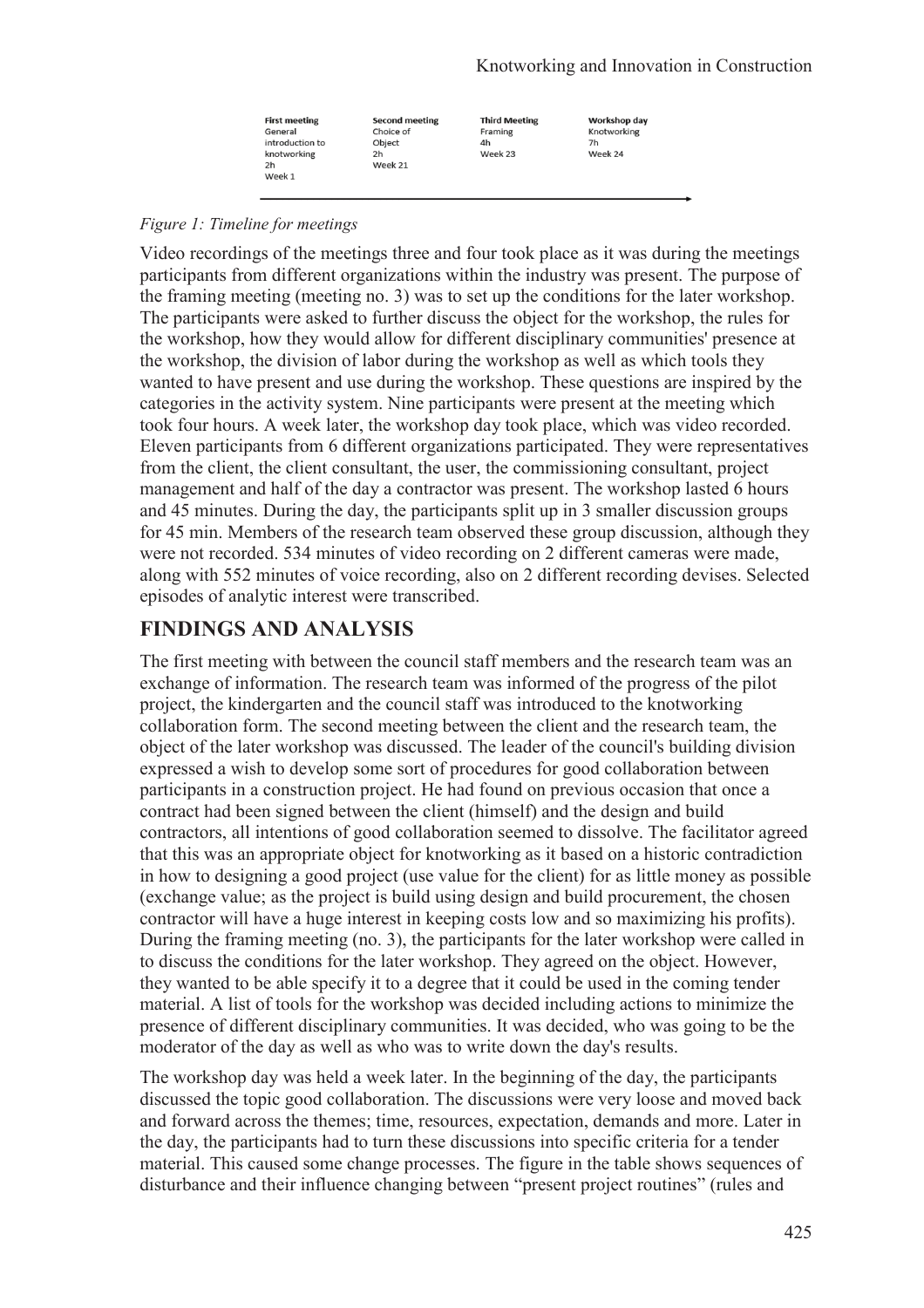norms) and knotworking (co-configuration). Reported in table 1 below. In this way, the participant did knotwork and by entering into questioning stages; they did in the end come up with a specific tender criterion for collaboration. The content of this criterion was new for them and so they did display the knotworking learning process during the workshop. However, the research team has been informed that this criterion was not included in the tender material after all. The reason for this is at present unknown.

#### *Table 1: The findings*

| B<br><b>F&amp;G</b><br>Present project routines        |                                                                                                                                                                                                                                                                                                                                                                                                                                                                                                                                                                                                                                                                                              |  |
|--------------------------------------------------------|----------------------------------------------------------------------------------------------------------------------------------------------------------------------------------------------------------------------------------------------------------------------------------------------------------------------------------------------------------------------------------------------------------------------------------------------------------------------------------------------------------------------------------------------------------------------------------------------------------------------------------------------------------------------------------------------|--|
|                                                        | Questioning<br>Questioning<br>с<br>н<br>End<br>tworking                                                                                                                                                                                                                                                                                                                                                                                                                                                                                                                                                                                                                                      |  |
|                                                        | Negotiating<br>E<br>Negotiating                                                                                                                                                                                                                                                                                                                                                                                                                                                                                                                                                                                                                                                              |  |
| Timeline of the "transitional episodes"                |                                                                                                                                                                                                                                                                                                                                                                                                                                                                                                                                                                                                                                                                                              |  |
| Sequence                                               | Quotes and analytic remarks                                                                                                                                                                                                                                                                                                                                                                                                                                                                                                                                                                                                                                                                  |  |
| А:<br>Returning to<br>known                            | I just need to make sure. We create a catalogue of ideas now, and then later we find<br>out, what specifically we should include in our tender material - or should we discuss<br>that now too? - client advisor                                                                                                                                                                                                                                                                                                                                                                                                                                                                             |  |
| routines and<br>procedures                             | So, now we really will begin to discuss what should be included in the tender<br>material? - client advisor                                                                                                                                                                                                                                                                                                                                                                                                                                                                                                                                                                                  |  |
|                                                        | As it became clear that the participants were to discuss the tender material, they<br>switched away from the previous open discussion and wanted to go back to<br>negotiation the present routines. One of the participants want to read aloud some<br>tender material he had prepared before the workshop. The facilitator attempted to<br>stop this:                                                                                                                                                                                                                                                                                                                                       |  |
| B:<br>No effect of<br>the<br>facilitator's<br>question | I am very sorry to disturbbut I have noticed that you have focused a lot about<br>collaboration today but is a bit unclear what you mean. I would really like if you []<br>discussed this and found, what it is specifically you want to write" - facilitator                                                                                                                                                                                                                                                                                                                                                                                                                                |  |
|                                                        | However, the participants do not want to follow the facilitator's advice. They want to<br>hear what had been prepared before the workshop. It is an example on how the<br>participants react to knotworking and how easily they revert to old routines and<br>norms                                                                                                                                                                                                                                                                                                                                                                                                                          |  |
|                                                        | The participants heard the pre-prepared tender criteria about collaboration between<br>tradesmen on site (no representatives from these were present) and agreed that it<br>seems "existing" and "makes sense". This is followed by silence. The participants<br>seem unsure what to do. At this stage, the intended manager of the kindergarten says:                                                                                                                                                                                                                                                                                                                                       |  |
| C:<br>Switch to<br>knot-working                        | But, I understand [that collaboration between actors on the building site is<br>important] but I am also becoming interested, when we are speaking about<br>collaboration, then I am also interested in collaboration, in what could be called the<br>process as a whole. What, you describe now. All that is when the project is planned<br>maybe we [participants in the room] should have defined our collaboration, I<br>think [] Can you follow my idea? And that collaboration will become very<br>important? And I think that is what you write into the material. What does that<br>collaboration build on?- the council's pedagogical leader for all kindergarten in the<br>council |  |
|                                                        | This input from an outsider of the construction industry is questioning the<br>collaboration between the client, client advisor, commissioning manager and project<br>manager as well as their collaboration with the tradesmen onsite. It is questioning the<br>existing division of labor.                                                                                                                                                                                                                                                                                                                                                                                                 |  |
|                                                        | They start negotiating the need for being able to evaluate collaboration with<br>contractors.                                                                                                                                                                                                                                                                                                                                                                                                                                                                                                                                                                                                |  |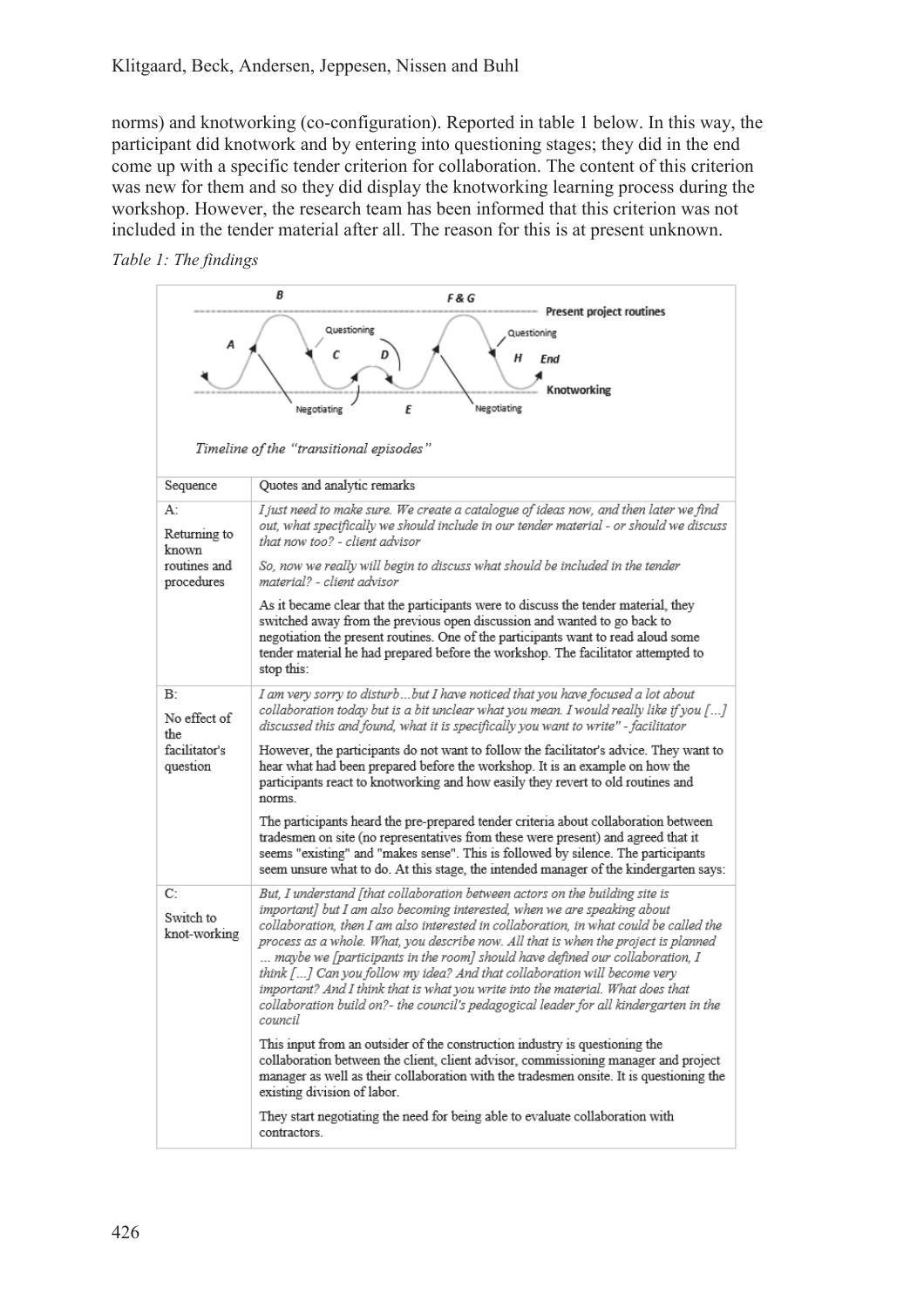| D: Switch to<br>knot-working                | At a point, the facilitator suggest that they may need a new tool and perhaps it would<br>assist them to see some tender material. In response to this, the intended leader of the<br>kindergarten replies:                                                                                                    |
|---------------------------------------------|----------------------------------------------------------------------------------------------------------------------------------------------------------------------------------------------------------------------------------------------------------------------------------------------------------------|
|                                             | "I think, that we are beginning to get there []I do think, that we begin to have a fair<br>understanding, Right? Don't we? I have. - the council's pedagogical leader for all<br>kindergarten in the council                                                                                                   |
|                                             | The participants seem to react to this. They question the object of the day, which<br>might not have been clear for them until now.                                                                                                                                                                            |
| E: Staying<br>with knot-<br>working         | " I am wondering is this just something we do for funthis knotworking<br>discussion should, in a way help us, or?" - sustainability manager                                                                                                                                                                    |
|                                             | "I think we can learn from this process, but we should hopefully be able to take<br>something with us "-project manager                                                                                                                                                                                        |
|                                             | "Yes, something concrete." - client advisor                                                                                                                                                                                                                                                                    |
|                                             | This willingness to have an outcome of the day is interrupted by the discovery, that a<br>prequalification advertisement for a design and build contractor has already been<br>published. A discussion about the possibility for working on tender material for<br>describing the kindergarten project begins: |
| F & G:                                      | "It need to be done by tomorrow at nine" - client advisor                                                                                                                                                                                                                                                      |
| Switch to<br>present<br>project<br>routines | "I would like to write the prototype, but not for tomorrow."- commissioning manager                                                                                                                                                                                                                            |
|                                             | "after Friday, it will only be details I will take into the project or I simply can't<br>make it" - client advisor                                                                                                                                                                                             |
|                                             | The participants accept the time constraint and switch away from the willingness to<br>develop further on the criteria.                                                                                                                                                                                        |
|                                             | "Today we are doing a lot of things, which we can also use in the futureNothing is<br>wasted, even if we don't get it into the tender material" - project manager                                                                                                                                              |
|                                             | "It won't come in this time,  it is the beginning of a process" - client advisor                                                                                                                                                                                                                               |
| H:                                          | The facilitator steps in and asks:                                                                                                                                                                                                                                                                             |
| Switch to<br>knot-working                   | But, let's pretend you had the time for it. Then that is closed. If you had to find<br>criteria. We need to get something on paper" - facilitator                                                                                                                                                              |
|                                             | This prompted co-configuration. Criteria for the upcoming tender material was<br>created in spite of the close deadline. It is not clear at what point the participants<br>discovered that it was feasible. They say:                                                                                          |
|                                             | we have actually reached our goal. Then we just need to remember to look at all."<br>the rest [more discussion on the foundation for good collaboration]it became very<br>specific there" - the council's sustainability manager                                                                               |
|                                             | ""Don't you agree, that we reach the goal? Ready for tender material?"-<br>commissioning manager                                                                                                                                                                                                               |
|                                             | "Yes, I just need to copy and paste" - client advisor                                                                                                                                                                                                                                                          |

On reading the above data, it can be seen that the facilitator did assist the participants in their effort to knotwork. Interestingly, it seems as though the pedagogical leader responded more to the facilitator than the construction professionals, as two of her questions seem to be reflections of a previous question by the facilitator. It could be due to her educational training, or because she does not have the same project routines to switch back to as the rest of the participants.

The facilitator first demonstrated knowledge of knotworking, when the object of the workshop was decided. It was based on a historic contradiction in how to design a good project (use value for the client) for as little money as possible (exchange value; as the project is build using design and build procurement, the chosen contractor will have a huge interest in keeping costs low and so maximizing his profits). The facilitator did initiate the beginning of some questioning stages, which prompted the participants to switch into knotworking with the possibility for the occurrence of expansive learning. The first question about collaboration is based upon the tension in dividing task and responsibility (division of work) in the construction industry. It refers to the fourth principle of knotworking. The question if they wanted to see some tender material was made based on the second principle relating to mediation. The third principle of actions and activity was used by the facilitator when attempting to eliminate the focus on a tight deadline.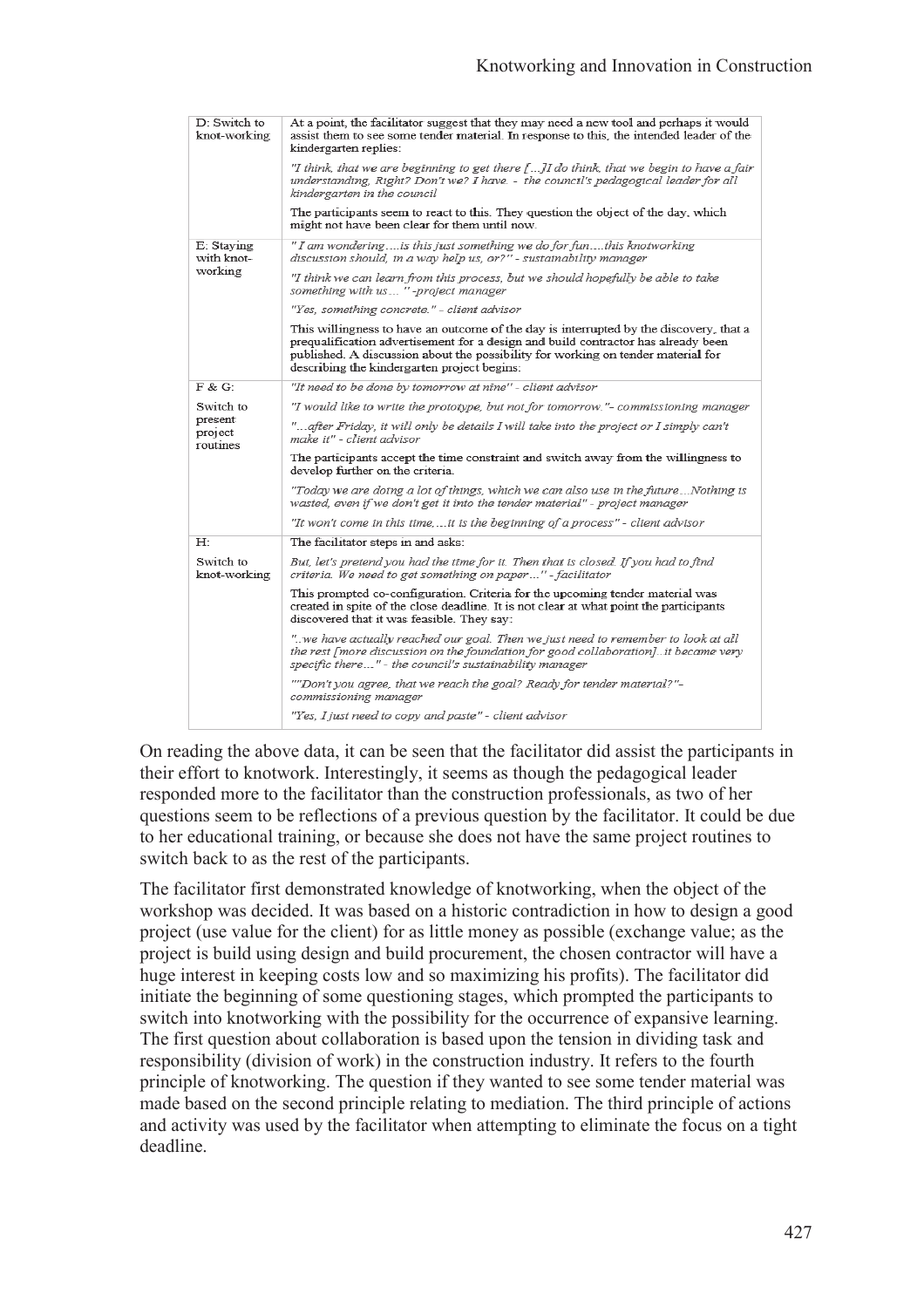# **CONCLUDING REMARKS**

It is possible to innovate and create new requirements and expectations to the collaboration in a construction project as the above episode of a transitional learning process shows. It was achieve by creating a workshop, which allowed for knotworking. By combining workshops with the use of a facilitator with focus on knotworking, it may become possible to perform knotworking in the construction industry even if it seems contradictory to the nature of knotworking to introduce a facilitator. Facilitation as suggested in this paper is far from completed and stabilized. The challenge for the facilitator is to manage their functions so that they are catalysts.

The findings indicate that it is possible to facilitate knotworking processes, seeking to build collaboration in knot-like ways, beyond the models of stable, well-bounded institutions and project norms and rules. New ways of working shall emerge and by facilitating construction processes it is possible to innovate, so participants from the build environment leave old routines within construction project - roles and assignments - and engage in knotworking (co-configuration), creating new solutions to old problems and conflicts. The implementation of the knotworking process is an innovative method of collaboration in the construction industry, which entails the disruption of the present norms, practices and rules. The use of a facilitator functions as a catalyst helping the participant exploiting the openings for knotworking by encouraging people to bring in their resources and tools in new ways and in this way increase innovation.

## **ACKNOWLEDGEMENT**

The authors wishes to thank Hannele Kerosuo for encouragement and constructive comments.

### **REFERENCES**

- Buhl H, Andersen M and Kerosuo H (2017) A Knot breaking the inertia in construction? *In*: Buser, M Lindahl, G and Räisänen (Eds.) *9th Nordic Conference on Construction Economics and Organization*, 13-14 June, Chalmers University of Technology, Sweden.
- Chambers, E (2000) Applied ethnography. *In*: N K Denzin and Y S Lincoln (Eds.) *Handbook of Qualitative Research 2nd Edition*. Thousand Oaks, London and New Delhi: Sage Publications, 851-869.
- Engeström, Y (2000) Activity theory as a framework for analyzing and redesigning work. *Ergonomics*, **43**(7), 960-74.
- Engeström, Y (2001) Expansive learning at work: Toward an activity theoretical reconceptualization. *Journal of Education and Work*, **14**(1), 133-56.
- Engeström, Y (2008) *From Teams to Knots: Activity-Theoretical Studies of Collaboration and Learning at Work 1st Edition*. New York: Cambridge University Press.
- Engeström, Y and Kerosuo, K  $(2007)$  From workplace learning to inter-organizational learning and back: The contribution of activity theory. *Journal of Workplace Learning*, **19**(6), 336- 42.
- Engeström, Y and Sannino, A (2010) Studies of expansive learning: foundations, findings and future challenges. *Educational Research Review*, **5**(1) 1-24.
- Eriksson, P E (2013) Exploration and exploitation in project-based organizations: Development and diffusion of knowledge at different organizational levels in construction companies. *International Journal of Project Management*, **31**(3) 333-341